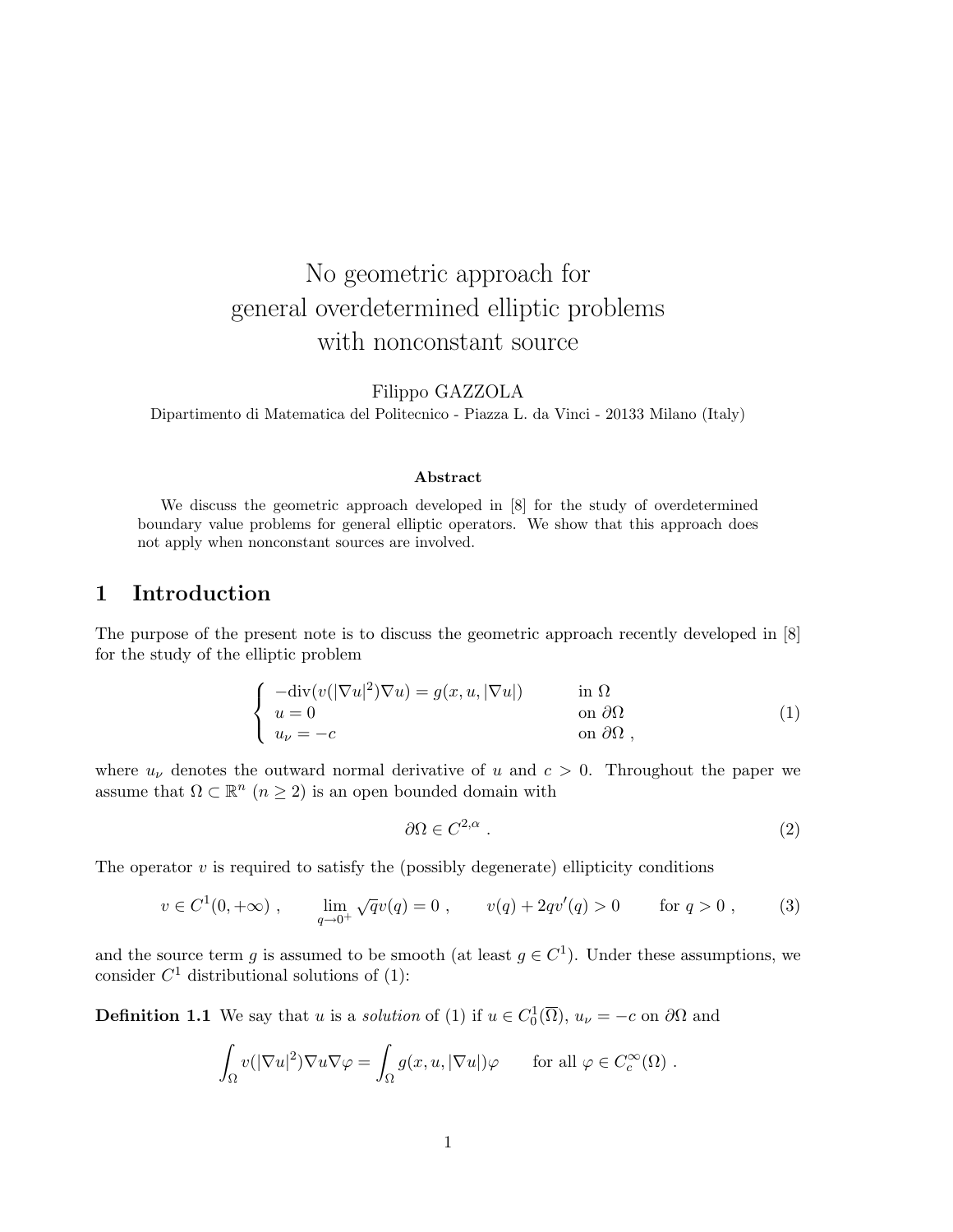Problem (1) is *overdetermined* since its solution is required to satisfy both a Dirichlet and a Neumann boundary condition. Therefore, in general, it admits no solution. Starting from the celebrated paper by Serrin  $[15]$ , several authors have studied problem  $(1)$ , see  $[3, 4, 6, 7, 9, 14,$ 17, 18]. We refer to the introduction in [8] for a survey of these results. Under quite different assumptions and using fairly different techniques, all these papers establish that if (1) admits a solution, then  $\Omega$  is a ball.

The approach developed in [8] is geometric and considers the case of constant source,  $q \equiv 1$ . On the other hand, it allows to treat very general (possibly degenerate) elliptic operators. We postpone the discussion of this approach until Section 2. Here, we just recall the results.

According to [10, 11] we say that  $\Omega$  is a *Cheeger set* if

$$
\frac{|\partial\Omega|}{|\Omega|} = \min_D \frac{|\partial D|}{|D|} := h(\Omega)
$$

where the minimum is taken over all open, nonempty, simply connected subdomains D of  $\overline{\Omega}$ . The constant  $h(\Omega)$  is named after [5] and called the Cheeger constant of  $\Omega$ . Then, we have

## Theorem 1.2 [8]

Assume (2)-(3) and  $g \equiv 1$ . If problem (1) admits a solution u, then  $|\nabla u(x)| \leq c$  for all  $x \in \overline{\Omega}$ , and  $\Omega$  is a Cheeger set.

Since there are several examples of Cheeger sets, Theorem 1.2 does not allow to conclude that  $\Omega$  is a ball. In order to obtain such result we need a further assumption on the domain. We say that  $\Omega$  is star-shaped if there exists  $x_0 \in \Omega$  such that  $(x - x_0) \cdot \nu \geq 0$  on  $\partial \Omega$ . Then, we have

#### Theorem 1.3 [8]

Assume (2)-(3), let  $g \equiv 1$  and assume that  $\Omega$  is star-shaped. If problem (1) admits a solution, then  $\Omega$  is a ball of radius  $R = ncv(c^2)$ .

Several geometric tools are used in [8] for the proofs of the above results. In next section we briefly recall them and we discuss the main steps of the proofs of Theorems 1.2 and 1.3.

The purpose of the present note is to show that the very same approach cannot be used to extend Theorems 1.2 and 1.3 to the case of nonconstant sources  $g$ . A crucial tool in the proofs is a suitable P-function which attains its maximum on ∂Ω. In Section 3 we construct a P-function for problem (1) in the cases  $g = g(u)$ ,  $g = g(\nabla u)$  and  $g = g(x)$ . In Section 4 we show that in presence of nonconstant g some tools used in the proof "play against each other". Therefore, using the same geometric approach, a generalization of Theorems 1.2 and 1.3 to the case of nonconstant sources q seems out of reach.

## 2 Sketch of the proofs of Theorems 1.2 and 1.3

In this section, we briefly recall the main steps in the proofs of Theorems 1.2 and 1.3. For the details, we refer to [8]. Without further mention we assume (2)-(3).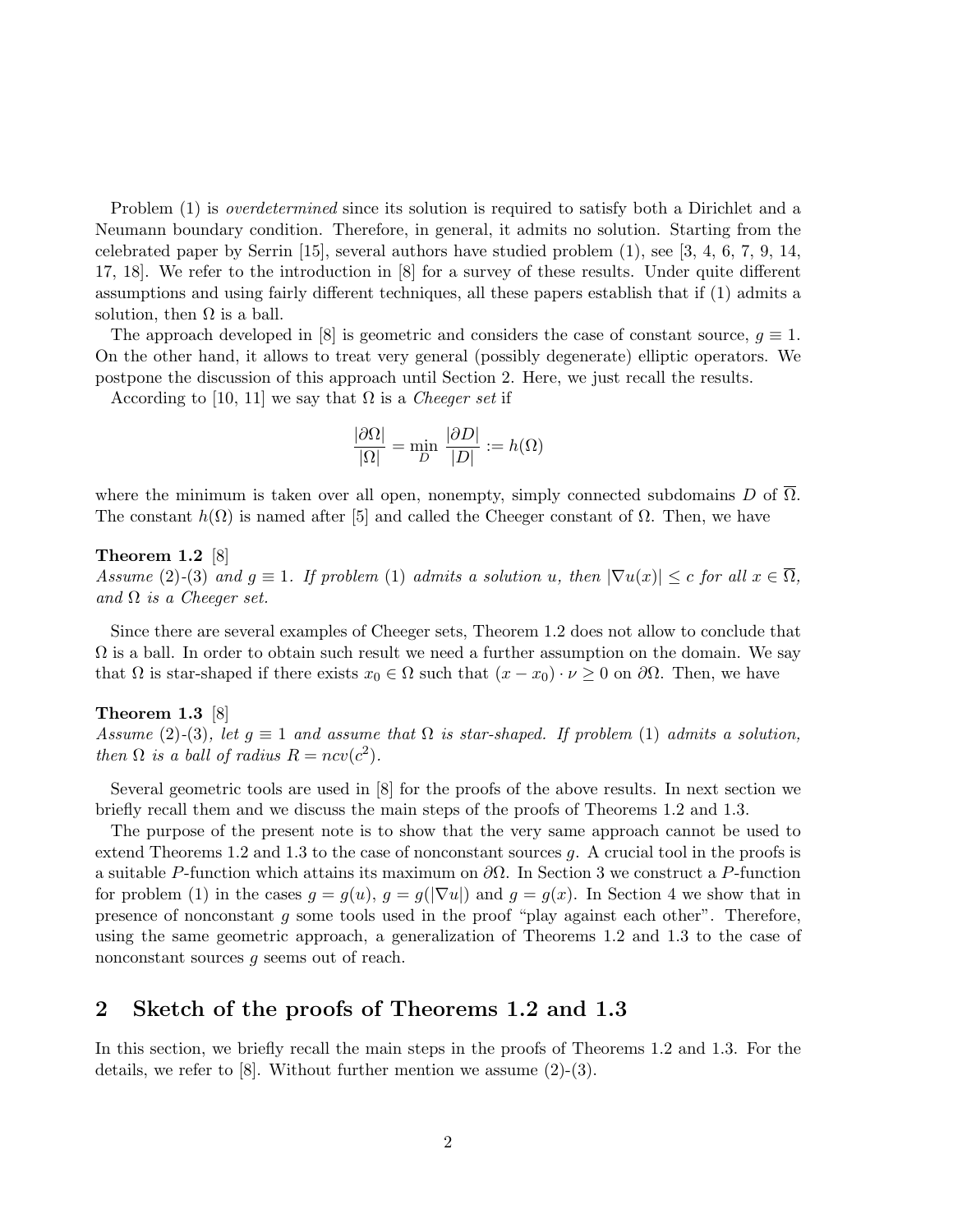First, we remark that if u solves (1) (with  $g \equiv 1$ ) in the sense of Definition 1.1, by elliptic regularity it satisfies

$$
u \in C^{2,\alpha}(\overline{\Omega} \setminus \{x : \nabla u(x) \neq 0\}) . \tag{4}
$$

Then, we put

$$
\Phi(t) := \int_0^{t^2} [v(s) + 2sv'(s)] ds . \tag{5}
$$

We assume that u solves  $(1)$  according to Definition 1.1 and we consider the function defined by

$$
P(x) := \Phi(|\nabla u(x)|) + \frac{2}{n}u(x) \qquad (x \in \overline{\Omega}).
$$
 (6)

Clearly, P is continuous in  $\overline{\Omega}$  and, by (4), it is of class  $C^1$  in a neighborhood of  $\partial\Omega$ . The next lemma extends a result in [13] (see also [16]) to the case of possibly degenerate elliptic operators:

### Lemma 2.1 [8]

Let  $g \equiv 1$ . If u solves (1) in the sense of Definition 1.1, then the P-function defined by (6) is either constant in  $\overline{\Omega}$  or it satisfies  $P_{\nu} > 0$  on  $\partial \Omega$ .

*Proof.* Assume that P is not constant in  $\Omega$ .

If the operator is assumed to be *uniformly elliptic* (i.e.  $v \in C^1[0, +\infty)$  and the inequality in (3) holds for  $q \ge 0$ ) then one arrives at  $(2.39)$  in [13], namely

$$
\Delta P + 2 \frac{v'(|\nabla u|^2)}{v(|\nabla u|^2)} \nabla^2 P \nabla u \cdot \nabla u + L(u) \cdot \nabla P \ge 0 \quad \text{in } \Omega ,
$$
 (7)

where  $L(u)$  is a smooth vector in  $\Omega$ . The elliptic inequality (7) tells us that P attains its maximum only on  $\partial\Omega$  (where it is constant). The boundary point Lemma gives  $P_{\nu} > 0$  on  $\partial\Omega$ .

If the operator merely satisfies (3), then the vector  $L(u)$  in (7) becomes unbounded at critical points of u. The statement may then be obtained by a suitable approximation procedure, see [8]. We point out that in this case P may attain its maximum also at critical points of u.  $\Box$ 

As a consequence of Lemma 2.1, an upper bound for the mean curvature of  $\partial\Omega$  is obtained:

Lemma 2.2 [8] Let  $g \equiv 1$ . If problem (1) admits a solution, then the mean curvature  $H(x)$  of  $\partial\Omega$  satisfies

$$
either \tH(x) < \frac{1}{n c v(c^2)} \tfor all x \in \partial\Omega \t or \tH(x) \equiv \frac{1}{n c v(c^2)}.
$$

*Proof.* Since  $c > 0$ , the equation in (1) is nondegenerate in a neighborhood of  $\partial\Omega$  so that it also holds on  $\partial\Omega$ . Therefore, (recall  $g \equiv 1$ )

$$
[v(c2) + 2c2v'(c2)] u\nu\nu - (n - 1)cv(c2)H(x) = -1.
$$
 (8)

Distinguishing the two cases which arise from Lemma 2.1, the alternative in the statement follows.  $\Box$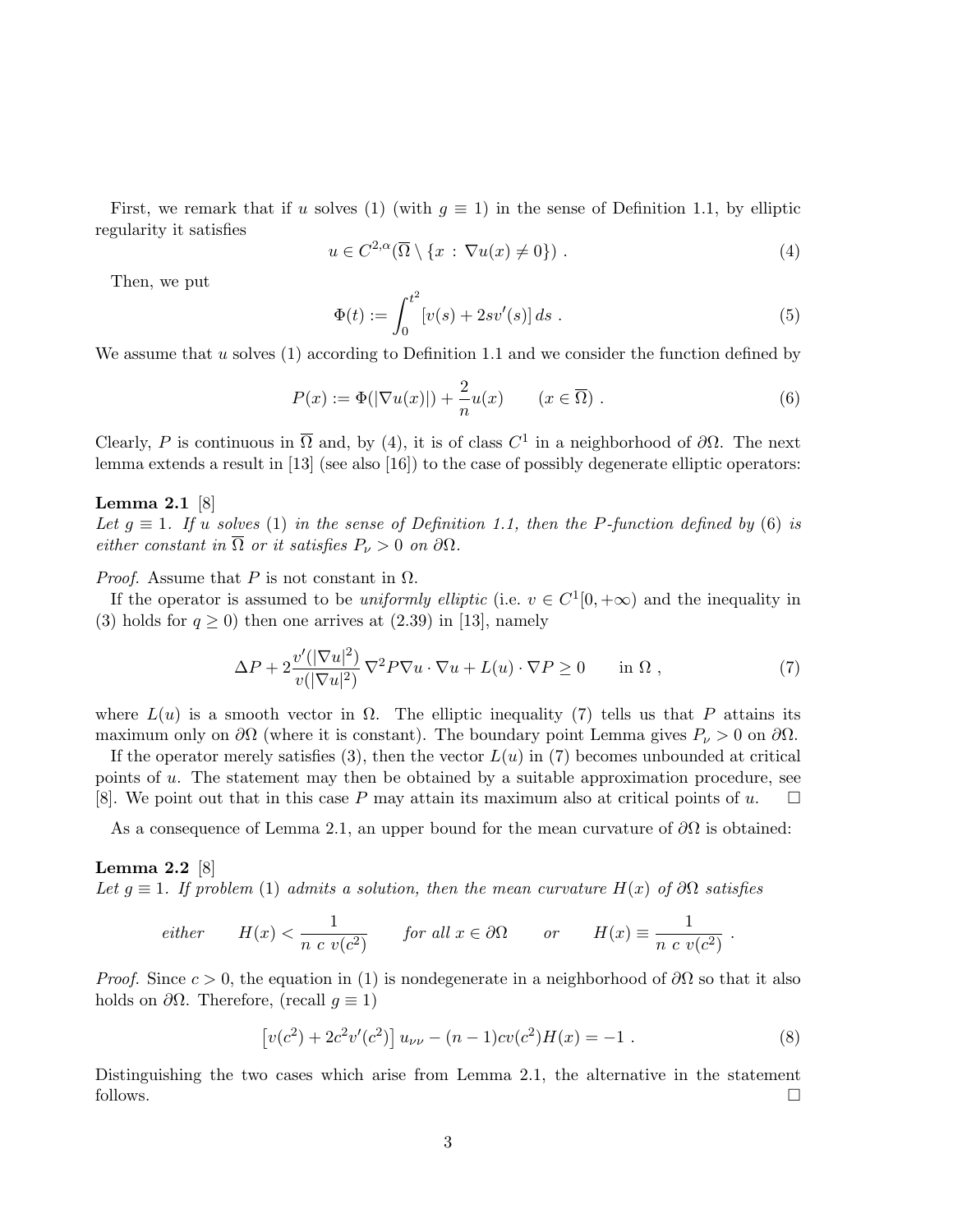**Proof of Theorem 1.2.** Note first that integrating the differential equation in (1) (recalling  $g \equiv 1$ ) and using the divergence Theorem yields

$$
|\Omega| = -\int_{\Omega} \operatorname{div}(v(|\nabla u|^2)\nabla u) = cv(c^2)|\partial\Omega|.
$$
 (9)

By [8, Lemma 3.7] we know that  $u(x) \geq 0$  for all  $x \in \overline{\Omega}$ . This, together with Lemma 2.1, shows that

$$
\Phi(|\nabla u(x)|) \le \Phi(|\nabla u(x)|) + \frac{2}{n}u(x) \le \Phi(c) \quad \text{for all } x \in \overline{\Omega} .
$$

Since  $t \mapsto \Phi(t)$  is strictly increasing in view of (3), we infer that  $|\nabla u(x)| \leq c$  for all  $x \in \overline{\Omega}$ . Hence, for any subdomain  $D \subseteq \Omega$  an integration of the differential equation (1) over D and an integration by parts yield

$$
|D| = -\int_D \operatorname{div}(v(|\nabla u|^2)\nabla u) = -\int_{\partial D} v(|\nabla u|^2)u_\nu \le \int_{\partial D} v(|\nabla u|^2)|\nabla u| \le cv(c^2)|\partial D| \ . \tag{10}
$$

This, combined with (9), shows that

$$
\frac{|\partial\Omega|}{|\Omega|} = \frac{1}{cv(c^2)} \le \frac{|\partial D|}{|D|} \quad \text{for all } D \subseteq \Omega
$$

and completes the proof of Theorem 1.2.  $\Box$ 

**Proof of Theorem 1.3.** Since the problem is autonomous, we may assume that  $\Omega$  is starshaped with respect to the origin. Recalling the Minkowski formula (see for instance Section 2A in [12]) and using the divergence Theorem we obtain the following identities:

$$
\int_{\partial\Omega} H(x) x \cdot \nu = |\partial\Omega| , \qquad \int_{\partial\Omega} x \cdot \nu = n|\Omega| . \tag{11}
$$

The claim of Theorem 1.3 follows from Alexandrov's characterization of spheres [1, 2] if we show that

$$
H(x) \equiv \frac{1}{n \ c \ v(c^2)} \qquad \text{on } \partial\Omega \ . \tag{12}
$$

Assume for contradiction that (12) is false. In view of Lemma 2.2, this means that

$$
H(x) < \frac{1}{n \ c \ v(c^2)} \quad \text{on } \partial\Omega \ . \tag{13}
$$

But (11) and starshapedness with respect to the origin tell us that  $x \cdot \nu \geq 0$  on  $\partial\Omega$  with  $x \cdot \nu > 0$ on a subset of positive  $(n - 1)$  measure. Therefore, multiplying inequality (13) by  $x \cdot \nu$  and integrating over  $\partial\Omega$  yields

$$
\int_{\partial\Omega} H(x) \, x \cdot \nu < \int_{\partial\Omega} \frac{x \cdot \nu}{n \, c \, v(c^2)} \,. \tag{14}
$$

By (11) and (14) we get  $cv(c^2)|\partial\Omega| < |\Omega|$ . This contradicts (9) and completes the proof of Theorem 1.3.  $\Box$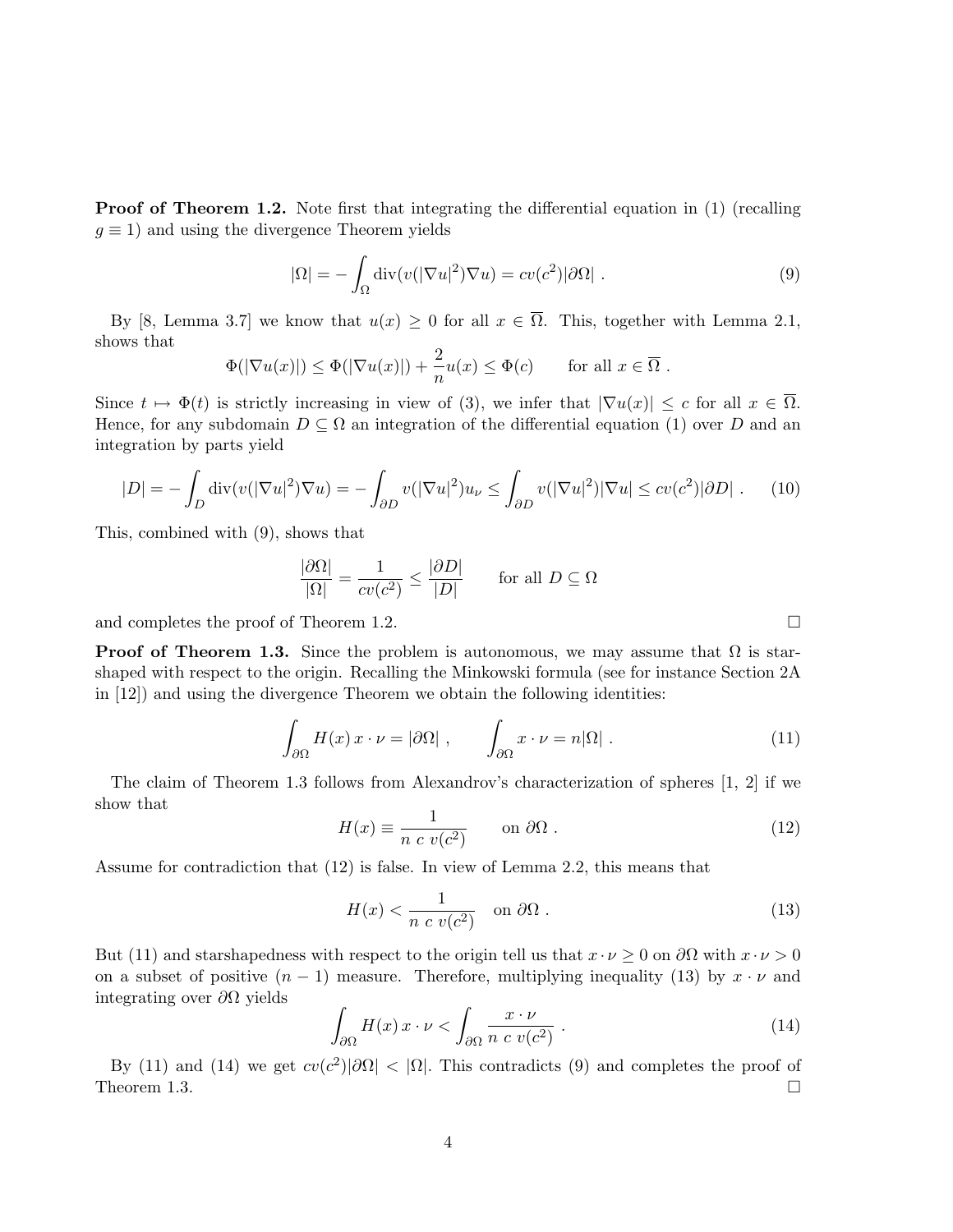# 3 Some P-functions for nonconstant sources

In this section we construct suitable  $P$ -functions for problem (1) in the case where  $q$  is not constant. The results are partly known [13]. We extend the results in [13] to the case of possibly degenerate elliptic operators. Moreover, although Proposition 3.3 holds in a quite restrictive situation, it is somehow the result of most interest in this section because P-functions for nonautonomous problems are a quite delicate matter and are not considered in the standard references [13, 16].

We consider separately the three cases where  $g = g(u)$ ,  $g = g(|\nabla u|)$  and  $g = g(x)$ . We first prove

**Proposition 3.1** Assume (2)-(3) and let  $c > 0$ . Let  $g \in C^1(\mathbb{R}_+, \mathbb{R}_+)$  be such that  $g'(s) \leq 0$  for all  $s \geq 0$ . Let u be a solution (according to Definition 1.1) of the problem

$$
\begin{cases}\n-\text{div}(v(|\nabla u|^2)\nabla u) = g(u) & \text{in } \Omega \\
u = 0 & \text{on } \partial\Omega \\
u_{\nu} = -c & \text{on } \partial\Omega\n\end{cases}
$$

Let  $\Phi$  be as in (5) and let  $G(s) = \int_0^s g(t)dt$ . Then the P-function defined by

$$
P(x) := \Phi(|\nabla u(x)|) + \frac{2}{n} G[u(x)] \qquad (x \in \overline{\Omega}),
$$

is either constant in  $\overline{\Omega}$  or it satisfies  $P_{\nu} > 0$  on  $\partial \Omega$ . Moreover,  $|\nabla u(x)| \leq c$  for all  $x \in \overline{\Omega}$ .

*Proof.* Elliptic regularity ensures (4). Condition (2.35) in [13] reads  $g'(s) \leq 0$  which is precisely our assumption. Therefore, if the operator is nondegenerate then [13, Theorem 4] applies and shows that P attains its maximum on  $\partial\Omega$ . The boundary point Lemma gives  $P_{\nu} > 0$  on  $\partial\Omega$ unless P is constant in  $\overline{\Omega}$ . The approximation argument used in [8, Lemma 3.2] enables us to obtain the same result for degenerate operators. In any case, one obtains that  $P$  achieves its maximum on  $\partial\Omega$ . Therefore, the upper bound for  $|\nabla u|$  follows.

In the case where g only depends on the gradient we prove:

**Proposition 3.2** Assume (2)-(3) and let  $c > 0$ . Let  $g \in C^1(\mathbb{R}_+, (0, +\infty))$  be such that  $g'(s) \geq 0$ for all  $s \geq 0$ . Let  $u \in C^{1,\alpha}(\overline{\Omega})$  be a solution (according to Definition 1.1) of the problem

$$
\begin{cases}\n-\text{div}(v(|\nabla u|^2)\nabla u) = g(|\nabla u|) & \text{in } \Omega \\
u = 0 & \text{on } \partial \Omega \\
u_{\nu} = -c & \text{on } \partial \Omega\n\end{cases}
$$

Then the P-function defined by

$$
P(x) := \int_0^{|\nabla u(x)|^2} \frac{v(s) + 2sv'(s)}{g(\sqrt{s})} ds + \frac{2}{n} u(x) \qquad (x \in \overline{\Omega}) ,
$$

is either constant in  $\overline{\Omega}$  or it satisfies  $P_{\nu} > 0$  on  $\partial \Omega$ . Moreover,  $|\nabla u(x)| \leq c$  for all  $x \in \overline{\Omega}$ .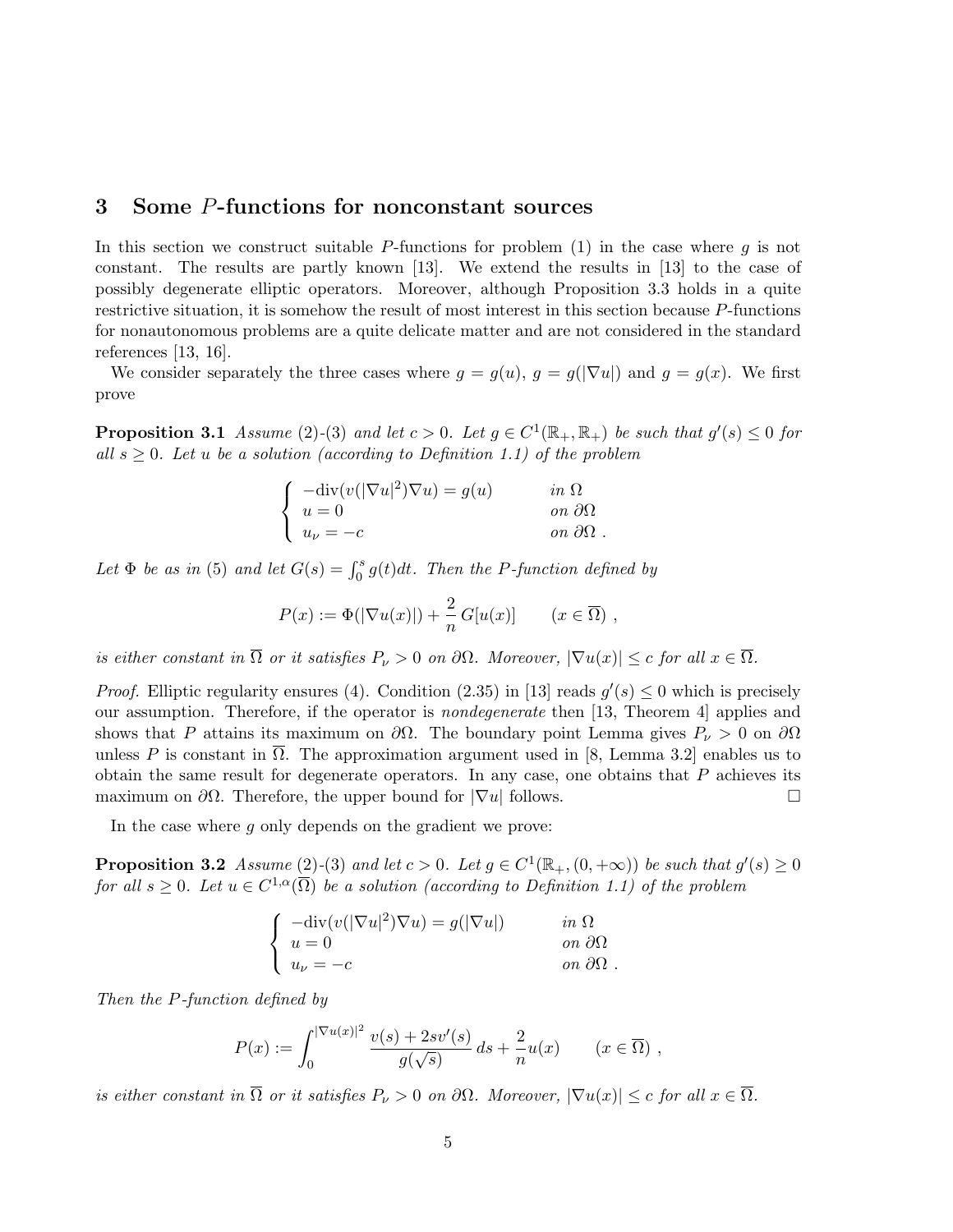*Proof.* The further regularity assumption on u entails  $g(|\nabla u|) \in C^{0,\alpha}(\overline{\Omega})$  so that (4) still holds. Condition (2.35) in [13] now reads  $g'(s) \geq 0$  which is precisely our assumption. Therefore, if the operator is *nondegenerate* then [13, Theorem 4] applies and shows that  $P$  attains its maximum on  $\partial\Omega$ . The boundary point Lemma gives  $P_{\nu} > 0$  on  $\partial\Omega$  unless P is constant. The approximation argument used in [8, Lemma 3.2] yields the same result for degenerate operators. In any case, one obtains that P achieves its maximum on  $\partial\Omega$  and the upper bound for  $|\nabla u|$  follows.  $\Box$ 

Finally, we turn to the case where q only depends on  $x$ :

**Proposition 3.3** Assume that  $\Omega \subset \mathbb{R}^2$  is a bounded domain satisfying (2). Let  $g \in C^2(\overline{\Omega}, \mathbb{R}_+)$ be such that  $\Delta q \geq 0$  in  $\Omega$ . Let u be a (classical) solution of the problem

$$
\begin{cases}\n-\Delta u = g(x) & \text{in } \Omega \\
u = 0 & \text{on } \partial\Omega\n\end{cases}
$$

Then the P-function defined by

$$
P(x) := |\nabla u(x)|^2 + u(x)g(x) \qquad (x \in \overline{\Omega}) ,
$$

is either constant in  $\overline{\Omega}$  or it satisfies  $P_{\nu} > 0$  on  $\partial \Omega$ .

*Proof.* Using the fact that  $-\Delta u = g$ , some computations lead to

$$
\Delta P = (u_{11} - u_{22})^2 + 4u_{12}^2 + u\Delta g,
$$

where  $u_{ij} = \frac{\partial^2 u}{\partial x_i \partial x_j}$ . Since  $u \ge 0$  and g is subharmonic, this yields  $\Delta P \ge 0$  in  $\Omega$ . Therefore, P assumes it maximum on  $\partial\Omega$ . The boundary point Lemma gives  $P_{\nu} > 0$  on  $\partial\Omega$  unless P is  $\Box$ constant.  $\Box$ 

## 4 No extensions of Theorems 1.2 and 1.3 with the same proof

In this section we show that the same arguments used in the proofs of Theorems 1.2 and 1.3 cannot be used to extend the results to the case of a nonconstant source g.

In the proof of Theorem 1.2 one may relax the equality in (9) to the inequality

$$
|\Omega| \le cv(c^2)|\partial\Omega| \ . \tag{15}
$$

And inequality (15) is ensured (by the same argument leading to (9)) if we assume that

$$
g(x, u, |\nabla u|) \ge 1 \qquad \text{in } \Omega. \tag{16}
$$

Once (16) is obtained, one reaches a contradiction using (10). But in order to obtain (10) one needs to assume that

$$
g(x, u, |\nabla u|) \le 1 \qquad \text{in } \Omega . \tag{17}
$$

Clearly, (16) and (17) are possible only if  $g \equiv 1$ .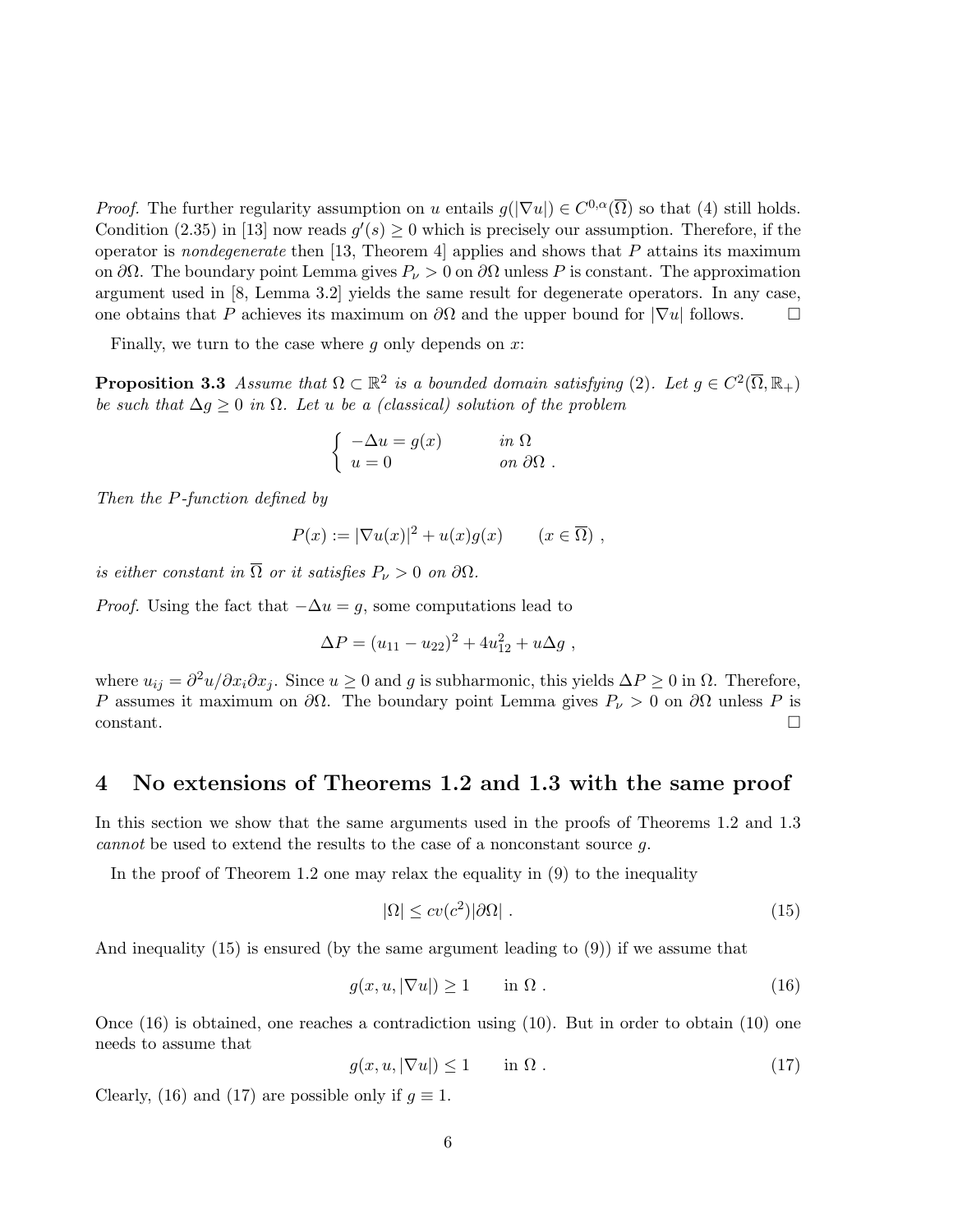Also in the proof of Theorem 1.3 one needs (15) so that (16) seems unavoidable. The proof of Theorem 1.3 also uses Lemma 2.1, namely that a suitable P-function assumes its maximum on  $\partial\Omega$ . The final ingredient of the proof of Theorem 1.3 is Alexandrov's Theorem and therefore the alternative stated in Lemma 2.2 is needed in order to argue by contradiction assuming (13). With (13) one then arrives at  $cv(c^2)|\partial\Omega| < |\Omega|$  which contradicts (15). But in order to prove Lemma 2.2, one needs (8) so that one also has to assume that  $g \equiv 1$  on  $\partial\Omega$ , namely

$$
g(x,0,c) = 1 \qquad \text{for all } x \in \partial\Omega \; . \tag{18}
$$

Let us discuss separately the three different cases considered in Propositions 3.1-3.3.

The case  $q = q(u)$ . In this case, (18) reads  $q(0) = 1$  whereas (16) reads  $q(s) \ge 1$  for all  $s \ge 0$ . In Proposition 3.1 it is assumed that  $g'(s) \leq 0$  for all  $s \geq 0$ . These three assumptions necessarily yield  $g \equiv 1$ .

The case  $g = g(|\nabla u|)$ . Since Proposition 3.2 states that  $|\nabla u(x)| \leq c$  for all x, only the assumptions for g over [0, c] should be considered. In this case, (18) reads  $g(c) = 1$  whereas (16) reads  $g(s) \geq 1$  for all  $s \geq 0$ . In Proposition 3.2 it is assumed that  $g'(s) \geq 0$  for all  $s \geq 0$ . These three assumptions necessarily yield  $g \equiv 1$  on [0, c].

The case  $g = g(x)$ . In this case, (18) reads  $g(x) = 1$  on  $\partial\Omega$  whereas (16) reads  $g \ge 1$  in  $\Omega$ . In Proposition 3.3 it is assumed that  $\Delta g \geq 0$  in  $\Omega$ . Once more, these three assumptions yield  $g \equiv 1$ .

# References

- [1] A.D. Alexandrov, Uniqueness theorems for surfaces in the large. V., (Russian) Vestnik Leningrad. Univ. 13 (1958) 5-8
- [2] A.D. Alexandrov, A characteristic property of the spheres, Ann. Mat. Pura Appl. 58 (1962) 303-354
- [3] H. Berestycki, L. Nirenberg, On the method of moving planes and the sliding method, Bol. Soc. Brasil. Mat. (N.S.) 22 (1991) 1-37
- [4] F. Brock, A. Henrot, A symmetry result for an overdetermined elliptic problem using continuous rearrangement and domain derivative, Rend. Circ. Mat. Palermo 51 (2002) 375-390
- [5] J. Cheeger, A lower bound for the smallest eigenvalue of the Laplacian, in: Problems in Analysis (Papers dedicated to Salomon Bochner), Princeton Univ. Press (1970) 195-199
- [6] M. Choulli, A. Henrot, Use of the domain derivative to prove symmetry results in partial differential equations, Math. Nachr. **192** (1998) 91-103
- [7] L. Damascelli, F. Pacella, Monotonicity and symmetry results for p-Laplace equations and applications, Adv. Differential Equations 5 (2000) 1179-1200
- [8] I. Fragalà, F. Gazzola, B. Kawohl, *Overdetermined problems with possibly degenerate ellip*ticity, a geometric approach, preprint 2005